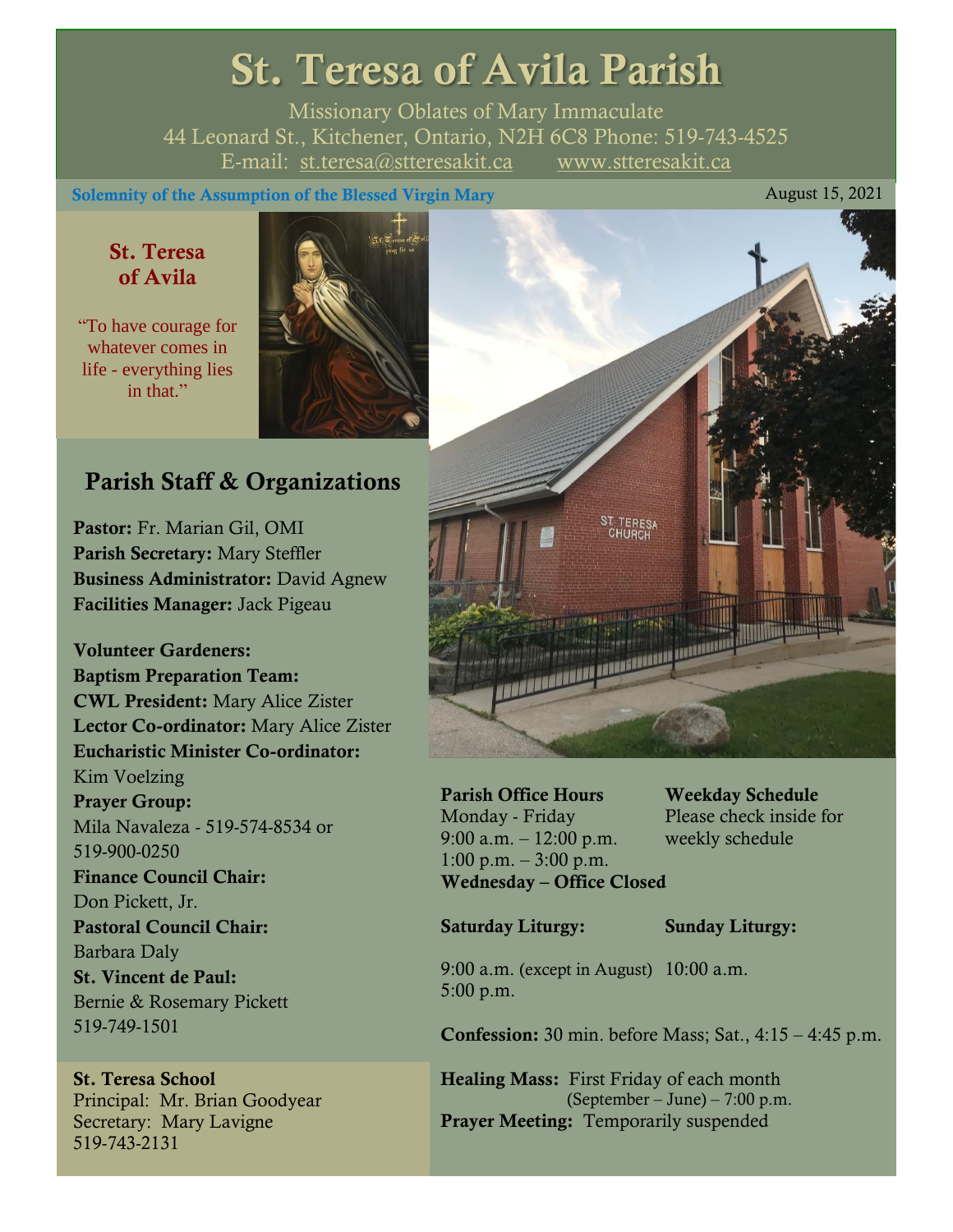### **Solemnity of the Assumption of the Blessed Virgin Mary**

Today's feast celebrates Mary's Assumption into heaven. The assumption of the Blessed Virgin Mary into heaven has long been held as an important Catholic belief, which was defined as dogma, in 1950 by Pope Pius XII. The dogma teaches that Mary, who was without sin, was taken, body and soul, into the glory of heaven. Only Mary, who was born without stain of original sin—the Immaculate Conception—could give birth to Christ, who is fully God and fully human. This is called the Immaculate Conception. Because of Mary's role in God's plan of salvation, she does not suffer from the effects of sin, which are death and decay. Mary is the first to receive the fullness of the redemption that her son has won for all of humanity.

The Gospel (Lk 1:39-56) for this holy day recalls Mary's actions after the announcement of Jesus' birth by the Angel Gabriel. Mary goes to visit her cousin Elizabeth who is also with child. Elizabeth greets Mary with full recognition of the roles they and their unborn children will play in God's plan for salvation. Mary responds to Elizabeth's greeting with her song of praise, the Magnificat. Today's Gospel highlights Mary's faith. Mary's faith enabled her to recognize the work of God in her people's history and in her own life. Her openness to God allowed God to work through her so that salvation might come to all. Mary is a model and symbol of the Church. May we be like Mary, open and cooperative in God's plan of salvation.

### **21st Sunday in Ordinary Time**

In today's Gospel (J 6:60-69) we hear the conclusion of the "Bread of Life discourse". In the preceding verses, which we have heard proclaimed in our liturgy over the past few weeks, we have heard Jesus explain that He is the Bread of Life, given so that those who believe may have eternal life. This discourse follows the miracle in which Jesus fed more than five thousand people with five barley loaves and two fish. As Jesus has been teaching these things, John's Gospel describes a murmuring crowd unable to accept Jesus' words. John's Gospel reports that many of those who had been Jesus' disciples ceased to follow him at this point. The number of people following Jesus decreased from a crowd of more than 5,000 to only 12 people. And it is to these Twelve that Jesus now turns His attention.

Simon Peter's response to Jesus' question as to whether those closest to Him will also leave, reminds us of Peter's confession of faith. Peter announces, on behalf of all the Twelve, that they have come to believe all that Jesus has taught about Himself: **"Lord, to whom can we go? You have the words of eternal life. We have come to believe and know that**  You are the Holy One of God." God's grace invites us to be Jesus' disciples, but each person must respond to the grace of God and confess as his or her own the belief that Jesus is the one from God.

### Diocese of Hamilton Prayer Calendar 2021

August 16 – Rev. Michael McHugh August  $17 - +$  Rev. Msgr. Paul Boucher August 18 – Sisters of Immaculate Heart of Mary Mother of Christ (I.H.M.M.C.) August 19 – Rev. Mike Myroniuk August 20 – Rev. Robert Dunn August 21 – Rev. Marijan Mihokovic August 22 – Twenty-first Sunday in Ordinary Time August 23 – Rev. Msgr. Raymond

Modeski August 24 – Rev. Franjo Sprajc August 25 – Ursuline Sisters (o.s.u.) August 26 – Rev. Arthur Scidmore August 27 – Rev. Peter Meyer August 28 – Rev. Donald Sanvido August 29 – Twenty-second Sunday in Ordinary Time

### Vocations

### **Solemnity of the Assumption of the Blessed Virgin Mary August 15, 2021**

Mary said, "My soul magnifies the Lord, and my spirit rejoices in God my Saviour". Perhaps the way Christ has called you to magnify the Lord is through the priesthood or religious life.

### **Twenty-first Sunday in Ordinary Time August 22, 2021**

Jesus has given us His Body to eat and His Blood to drink so as to nourish us on our journey towards the Kingdom. May we be faithful to Him on our journey as married, single, ordained or consecrated persons.

If you feel God is calling you to be a priest, religious, or permanent deacon, call Most Reverend Wayne Lobsinger, VG, EV, Auxiliary Bishop & Vocations Director, Diocese of Hamilton at (905) 528-7988 x2222.

[vocations@hamiltondiocese.com](mailto:vocations@hamiltondiocese.com)  <https://hamiltondiocese.com/vocations/>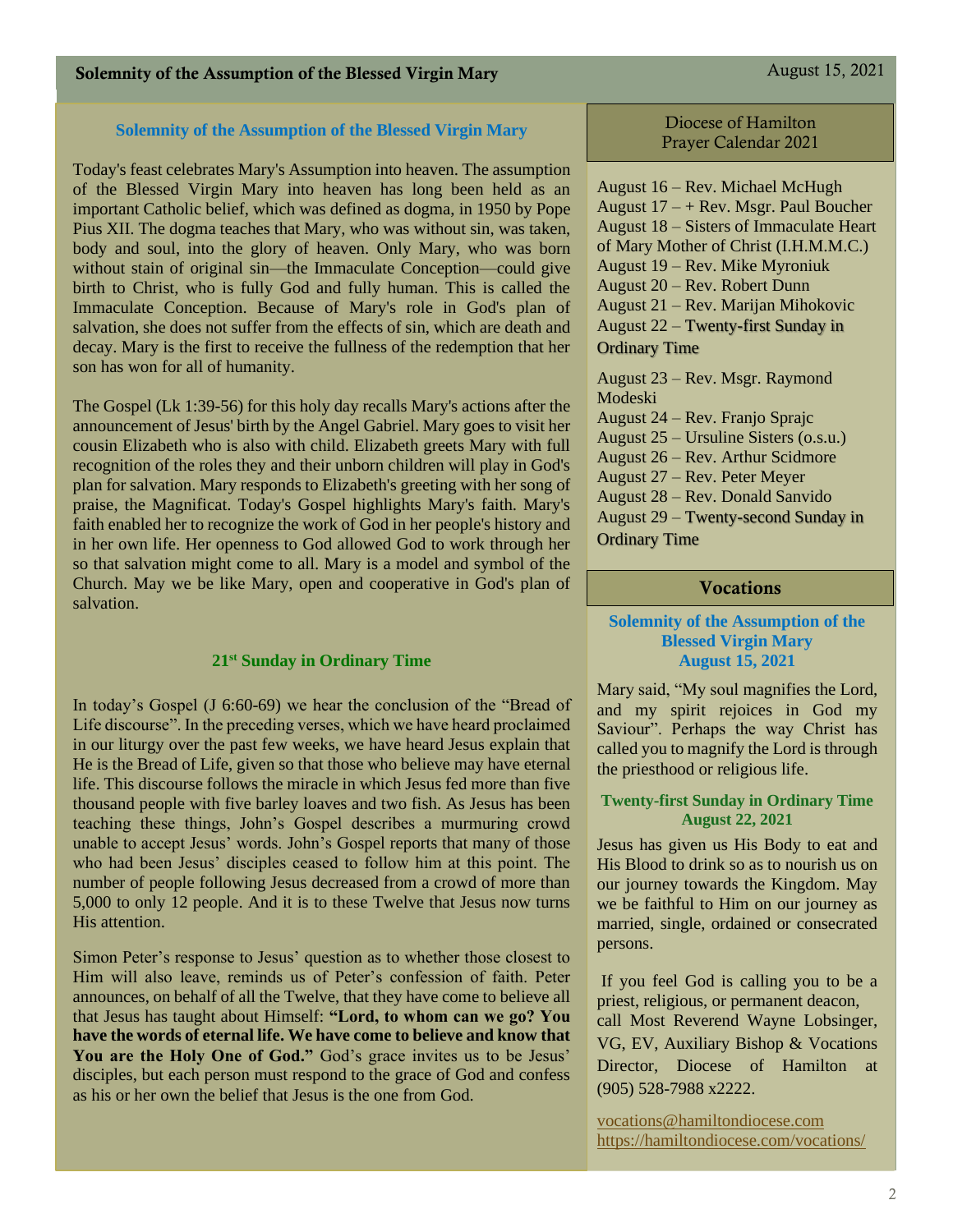# Solemnity of the Assumption of the Blessed Virgin Mary August 15, 2021

**Church is Open for Prayer** – You are invited to visit Jesus, in the Most Blessed Sacrament, Monday to Friday, 9 a.m. to 8 p.m. The Adoration Chapel remains closed, but the church is open. Take advantage of this wonderful opportunity to come and spend some time with the Lord! Jesus is waiting for you!

**Saturday Morning Masses during August** – During the month of August, there will be no Saturday morning 9 a.m. Masses. Saturday morning Masses will resume in September.

Masks and Safety Protocols – Responding to the needs and concerns of parishioners and following the instructions from the diocese, we have decided to assign the first pew on the left side of the church for those, who for medical reasons, are unable to wear masks. We encourage all parishioners to follow the protocols so that everyone feels welcome and safe at our church.

# **Mass Intentions August 16, 2021 – August 22, 2021**

Tuesday, August 17, 2021 – **7:00 p.m**. Group Mass Intentions Intentions of Vera & Lou Romano for their Anniversary – *Rose & Bernie Pickett* + Tom Nakluski – *Sandra Nakluski & Family* Intentions of Artur – *Ewa*  For courage and peace for Pricilla Brown – *Heather Skinner*

Wednesday, August 18, 2021 – 8:30 a.m. + Larry Wismer – *Joan Wismer*

Thursday, August 19,  $2021 - 8:30$  a.m. + Howard Kavelman – *Bill & Mary Alice Zister* 

# Friday, August 20, 2021 – 8:30 a.m*. Memorial of Saint Bernard, Abbot and Doctor of the Church*

+ Marlene Fritz – *Sandra Nakluski*

Saturday, August 21, 2021 – *Memorial of Saint Pius X, Pope*

 9:00 a.m. – No Mass 5:00 p.m. – + Ludwig Ceh – *Theresa Ceh & Family*

Sunday, August 22, 2021 – 10:00 a.m. – Twenty-first Sunday in Ordinary Time – Year B – Parishioners of St. Teresa Parish Live-streaming on Zoom

# **Daily Readings:**

Lectors may find daily readings at this link: https://readings.livingwithchrist.ca

# **Mass Intentions August 23, 2021 – August 29, 2021**

Tuesday, August 24, 2021 – 7:00 p.m. *Feast of Saint Bartholomew, Apostle* Special Intentions of John & Joanne Nolan – 40th Anniversary

Wednesday, August 25, 2021 – 8:30 a.m. + Frank Polillo – *Jack & Kathy Wolff & Family*

Thursday, August 26, 2021 –  $8:30$  a.m. + Sister Anne Rektor – *Rose & Bernie Pickett*

Friday, August 27, 2021 – 8:30 a.m. *Memorial of Saint Monica*  Special Intentions of Nadia & Derek – *Sandra Nakluski & Family*

Saturday, August 28, 2021 – *Memorial of Saint Augustine, Bishop and Doctor of the Church*  9:00 a.m. – No Mass

 5:00 p.m. – + Ludwig Ceh – *Theresa Ceh & Family*

Sunday, August 29, 2021 – 10:00 a.m. – Twenty-second Sunday in Ordinary Time– Year B – Parishioners of St. Teresa Parish

The **10 a.m. Sunday Mass** will be live-streamed. To join Father, click on the following link: <https://zoom.us/j/5887658626> Password: 274733

**Please note: There will be NO live-streamed Mass on Sunday, August 15th .**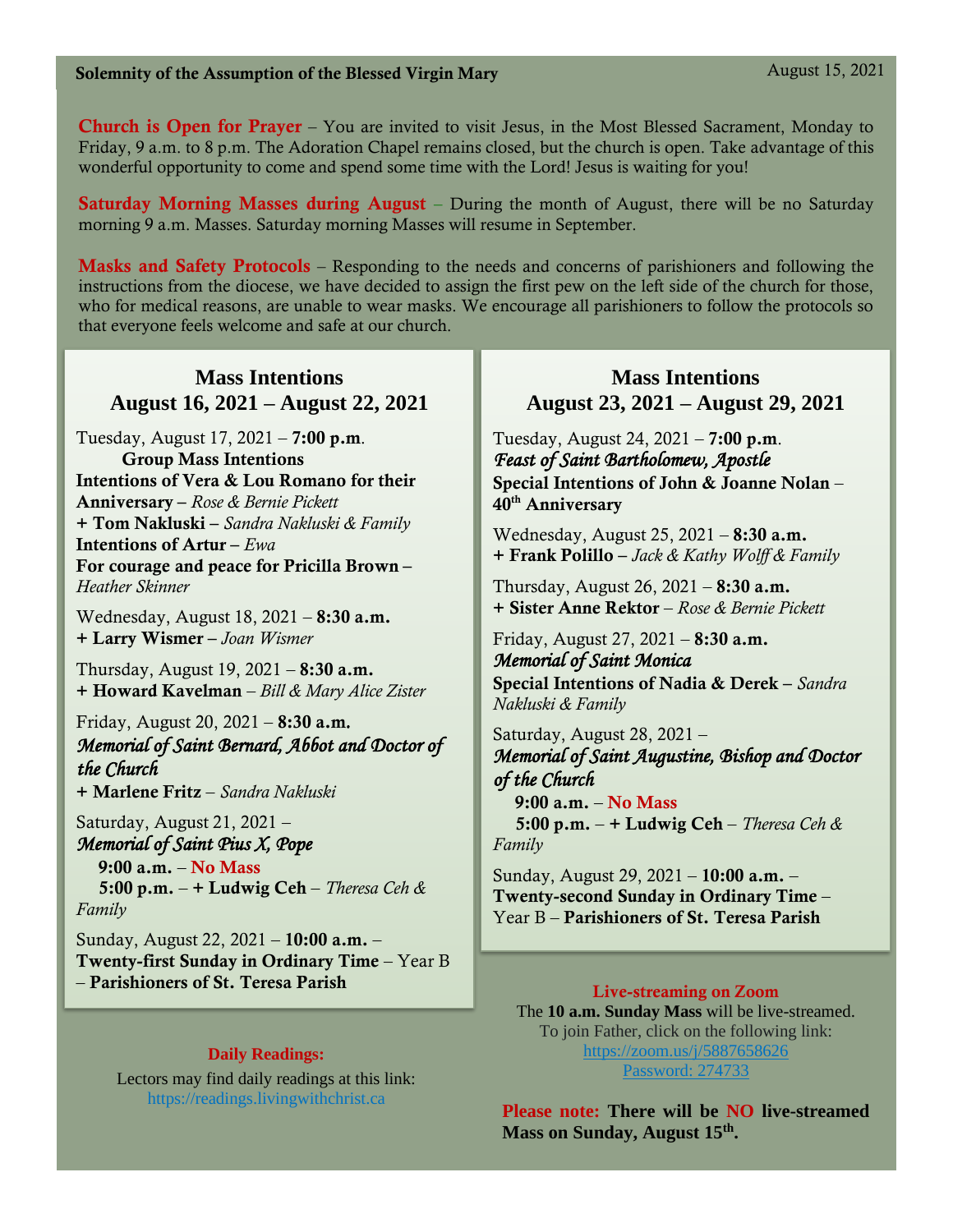# Prayer to St. Joseph



Remember, O St. Joseph, loving and powerful protector, that according to the testimony of your faithful servant, great St. Teresa, no one who is truly devoted to you Has seen his petition rejected. Filled with confidence and hope I come to you, worthy Spouse of Mary Immaculate. Do not close your ears to my prayer, you who have the glorious title of father of Jesus, but graciously hear and intercede for me.

Amen.

# **Stewardship Report August 1, 2021**

| June Pre-Authorized Giving  \$1689.00 |  |
|---------------------------------------|--|

# **Stewardship Report August 8, 2021**

| Envelopes  \$2818.00                  |  |
|---------------------------------------|--|
|                                       |  |
| Building Fund \$ 110.00               |  |
| Insurance Offering  \$ 20.00          |  |
| 2020-2021 Sunday Missal  \$ 5.00      |  |
| July Pre-Authorized Giving  \$1669.00 |  |

# **Stewardship Report**

It is a wonderful blessing to once again gather as a parish community, in the church, albeit at a reduced capacity. We would ask you to continue to keep our parish in your prayers and prayerfully consider continuing your donations. Thank you to those who continue to remember the parish through financial donations - We appreciate your continued support!

# **Pre-Authorized Giving**

Pre-Authorized Giving is now available for our parishioners. A digital copy of the form may be found on our website. Simply print the form and complete it. For those unable to print the digital copy, please contact the Parish Office. Completed forms can be returned to the Parish Office via the slot in the Parish Office door or can be mailed to: St Teresa of Avila Parish, 44 Leonard St., Kitchener, ON N2H 6C8

# **E-Transfer**

**Exciting news** – We are now able to provide E-Transfer to our parishioners. For E-Transfers, please use the following email account: **stteresakitchener@hamiltondiocese.com**

# **CanadaHelps**

To support our parish via **credit card** or **PayPal** please visit canadahelps.org You can access our parish directly by following this link:

**[https://www.canadahelps.org/en/charities/119110450RR0053-st](https://www.canadahelps.org/en/charities/119110450RR0053-st-teresas-parish/)[teresas-parish/](https://www.canadahelps.org/en/charities/119110450RR0053-st-teresas-parish/)**

For those who do not get the bulletin electronically, go to canadahelps.org and then follow the instructions below:

Once you are on the homepage, you can access St. Teresa of Avila Parish by going to the Donate tab and clicking on Find a Charity. Click on the blue box that says Pick a category that is close to your heart. Now click on religion. Once you have done this you will have another tab appear that says All Locations. Click on this tab and change region to Ontario and city to Kitchener. You will now be able to scroll down until you find **STTERESAS** (Kitchener, ON appears below). Click on this link and you can then proceed with your donation.

Please note that donations made through the CanadaHelps website, will receive a tax receipt directly from CanadaHelps, via email.

You may also **send a gift directly** to our parish through the mail: **St. Teresa of Avila Parish, 44 Leonard St., Kitchener, ON N2H 6C8** or you may drop off **cash or cheque,** securely, at the Parish Office, through the mail slot in the wooden door, behind the white storm door. Please be sure to include your name, address and phone number or use your donation envelope.

**Continuing support of our parish is an act of generosity and faith. We are very grateful for any contributions you may be able to make at this time.**